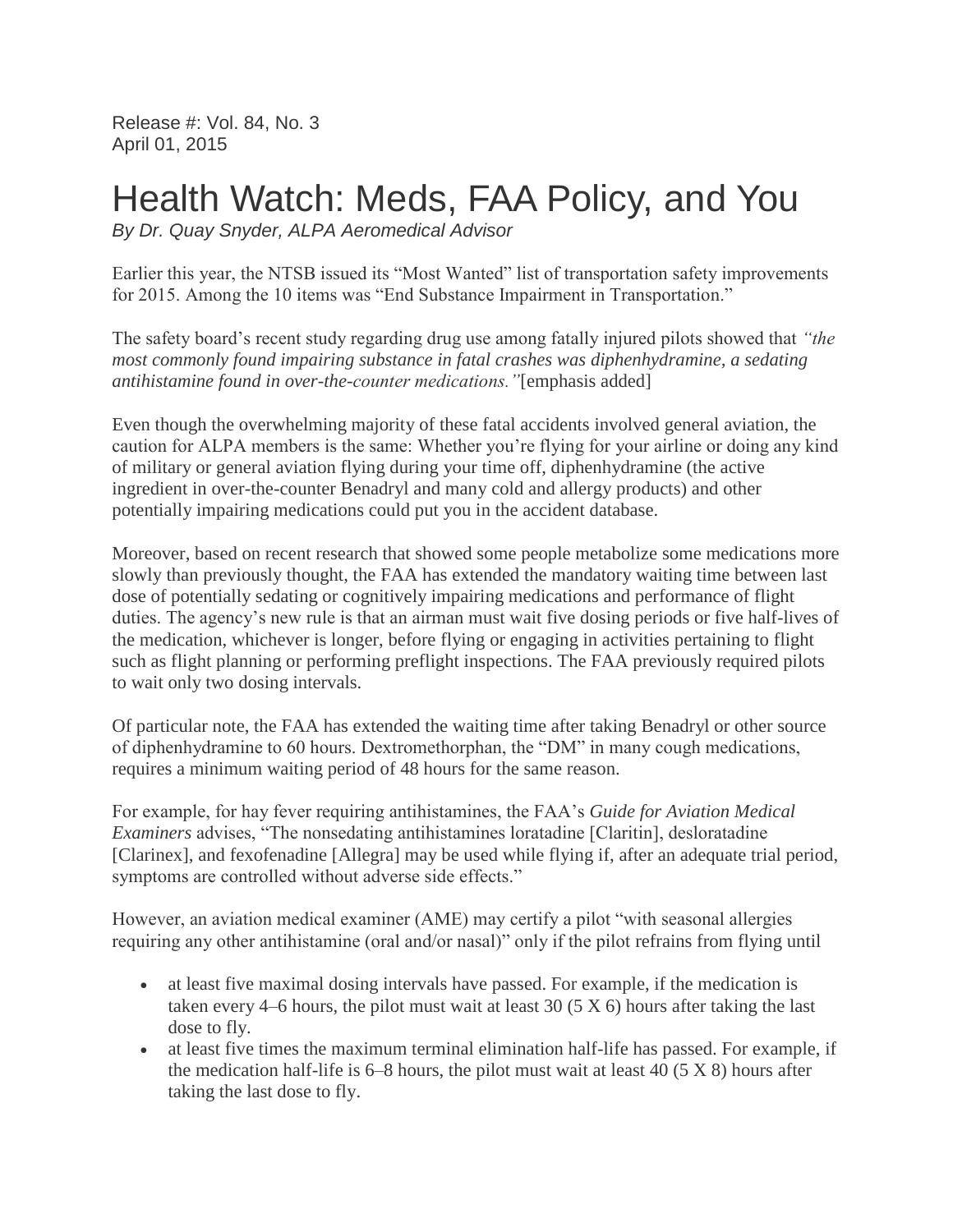On a related note, pilots receiving desensitization injections for one or more allergies must wait four hours after the injection(s) before operating aircraft. The FAA allows the use of nasal steroid sprays when flying.

## **A few other cautions**

- Read carefully the literature that you receive with any medication; it should include warnings about any potentially harmful results of taking the medication with other medications. For example, sildenafil (Viagra) should not be taken with some blood pressure and heart medications because the combination can lead to a potentially dangerous drop in blood pressure. Certain foods can also greatly lengthen the time required for your body to metabolize a particular medication. When in doubt, contact the physicians at ALPA's Aeromedical Office.
- Be aware that medications obtained in or from other countries may contain unknown or illegal substances.

## **Medication database**

The FAA does not publish a list of "approved" medications for pilots. However, several of the federal aviation regulations, FAR 61.53 and FAR 67.113, specifically prohibit flying while having a condition or taking a medication that might affect flight safety.

ALPA's Aeromedical Office provides, on its website, www.AviationMedicine.com, a database of medications that the FAA commonly allows pilots to use during flight and while performing aviation duties (e.g., conducting a preflight inspection), plus restrictions on medication use and medications that the FAA does not normally allow pilots to use. For detailed descriptions of the medical conditions that these medications are used to treat, please search for related medical articles in the Medical Articles Database on the website.

Remember—*the primary issue with the FAA is whether the medical condition for which you are being treated is compatible with safe flight*. The question of treating the condition with medication is of secondary concern. The FAA also will ground pilots who experience side effects from permitted medications.

Medications must be reported on each application for an FAA airman medical certificate on Block 17. Applicants should indicate the reason for using the medication and the absence of side effects. Consult an ALPA Aeromedical Office physician if you have a question about a specific medication or need a full explanation of current FAA policy.

## **I'm Safe**

The FAA-endorsed "I'M SAFE" mnemonic is still excellent broad guidance for pilots to use in assessing their own fitness for flight.

As the FAA Aeronautical Information Manual explains, "Aircraft accident statistics show that pilots should be conducting preflight checklists on themselves as well as their aircraft, for pilot impairment contributes to many more accidents than failures of aircraft systems."